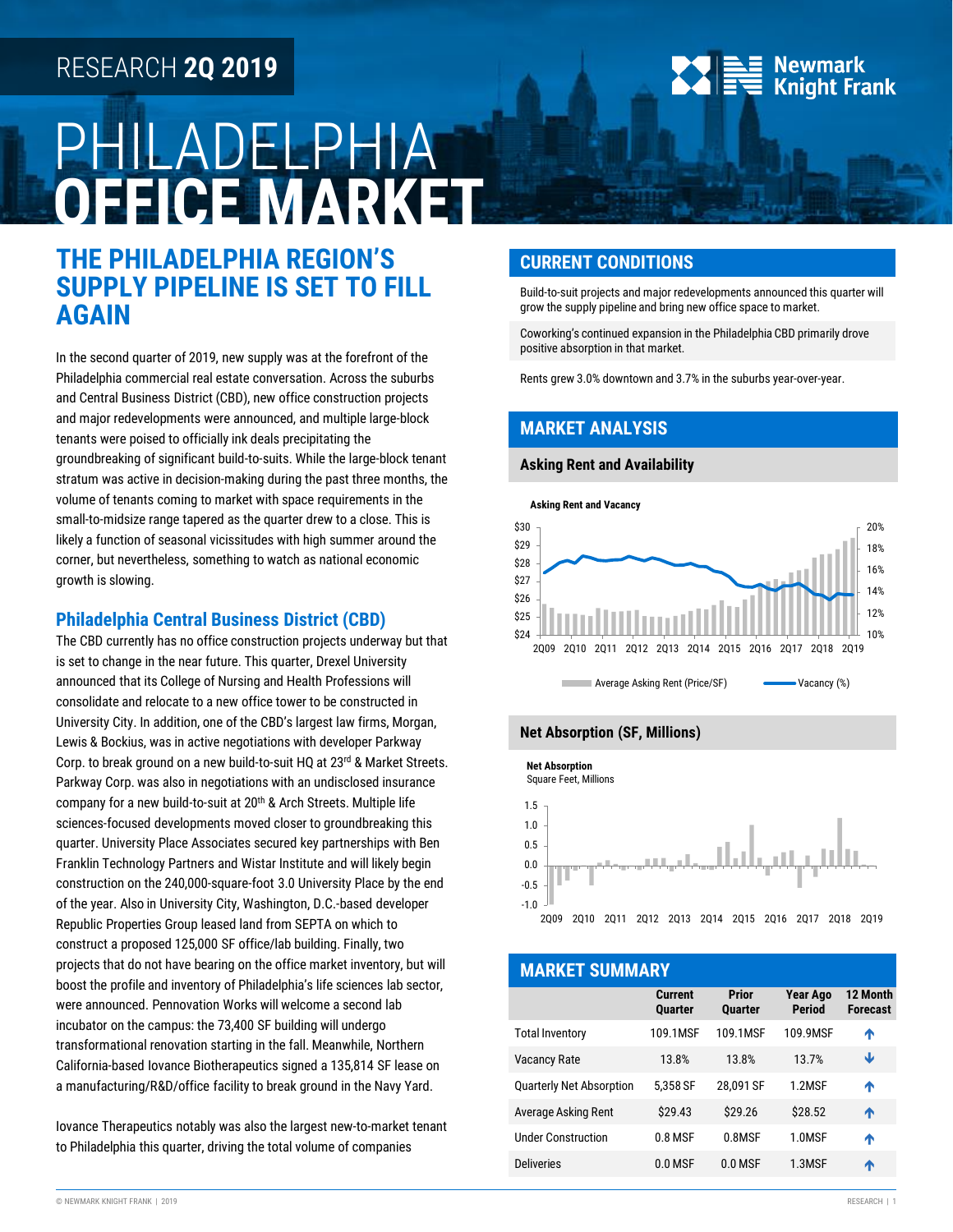## $\sum_{n=1}^{\infty} \frac{1}{n} \sum_{n=1}^{\infty} \frac{1}{n} \sum_{n=1}^{\infty}$  Knight Frank

moving to the city from outside the market to approximately 1.1 MSF since the start of 2018.

Second-quarter leasing volume in the CBD more than made up for retractions and right-sizings in the first three months of the year. Plenty of full-floor-or-more leases from companies across industries eclipsed one of the biggest downsizings looming on the CBD horizon, which finally came to fruition this quarter. The Environmental Protection Agency downsized by nearly half, signing to relocate from 1650 Arch Street into 173,007 SF at Four Penn Center. Despite that, over 100,000 SF of net absorption was tallied, pushing vacancy down 30 basis points quarter-over-quarter to 13.2%. The quarter's largest new lease was CHOP's 53,000 SF expansion at The Wanamaker, at which upgrades to the building's atrium and lobbies were unveiled this quarter. Among other significant new leases, the Campaign of Joe Biden took a full floor at Centre Square, Industrious leased 55,000 SF at Two Liberty Place and WeWork leased approximately 50,000 SF at 1100 Ludlow Street. The latter two represented the respective coworking operator's second and fifth location in the city, and Merck has already taken approximately half of the WeWork space at 1100 Ludlow Street.

The coworking expansion will continue throughout the year as more than 500,000 square feet of requirements are in the market. Providers are pursing larger footprints to accommodate coworking requirements for major corporations, and smaller coworking occupier growth alike. However, the expansion may be hampered by existing noncompete agreements between coworking providers and landlords, preventing rival operators from taking space in the same building. The number of office properties in the CBD that can accommodate a coworking provider is dwindling.

Average asking rents continued their impressive upward march in the CBD this quarter, crossing the \$33.00/SF threshold for the first time ever, landing at \$33.08/SF. Trophy office space vacancy tightened quarter over quarter to the single digits (down 130 bps to 9.4%) with rates now in the mid to upper \$40s per SF. Overall Class A space was down 30 bps to 13.3%, and starting rents have pushed through to mid- \$30s per SF. Tenants are clearly demonstrating with their leasing habits that Philadelphia CBD office space is worth a premium – and one that is likely to keep rising in 2019 as vacancy remains low.

#### **Southeastern Pennsylvania**

Mirroring supply trends in the CBD, multiple new suburban development opportunities came to light in the second quarter. Brandywine Realty Trust received approval on plans to transform the current building at 650 Park Avenue in King of Prussia into a 100,000-square-foot new office property, and Bala Cynwyd-based Hamilton Lane has all but officially signed for approximately 130,000 SF at Seven Tower Bridge in Conshohocken, which should kick off construction on the project this year. Vacancy in Conshohocken was 10.0% this quarter, the secondlowest measure in the suburban market after Radnor/Main Line. The

remainder of Seven Tower Bridge not taken by Hamilton Lane, approximately 130,000 SF, will be a boon for prospective tenants looking to lease trophy space in a tight submarket. Major renovations on the Spring Mill Pavilion building at 1100 East Hector Street also completed this quarter, providing the Conshohocken submarket with 42,000 SF of newly converted office space.

Finally, the life sciences development wave flourishing in the city is alive and well in the suburbs, too. In June, MLP Ventures revealed impressive plans for a \$500 million renovation project encompassing the former GlaxoSmithKline campus on Swedeland Road and a portion of the Renaissance Park office complex it acquired in 2018. The rebranded "Discovery Labs'" will involve 1.6 MSF of office, lab and advanced manufacturing space, all fashioned as a large-scale coworking complex. MLP Ventures has partnered with Pennsylvania Biotechnology Center of Bucks County on the project, and the Center will occupy 100,000 SF as an anchor incubator space.

Rents continued to experience upward pressure in the second quarter, the suburbs' sixth consecutive quarter of pricing growth. Class A asking rates grew in 10 of the 12 suburban submarkets grew quarterover-quarter (save Jenkintown Class A rates which remained the same, and Horsham/Willow Grove rates, which depreciated by only two cents). Year-over-year, overall suburban asking rates rose 3.7% to \$27.56/SF.

Rent growth and new supply announcements were positive stories for the suburban market this quarter, where net absorption was decidedly negative – to the tune of approximately 102,000 SF of occupancy losses. This was largely due to relocations within the market, or out of market. Ricoh relocated from 110,000 SF to approximately 60,000 SF in Exton, and Incyte began withdrawing from its temporary space in Chadds Ford, which the company took during the construction of its new HQ in Northern Delaware. Incyte gave back one of the three buildings it occupied, approximately 50,000 SF, with the other two to follow later this year and in early 2020, which may prove to be a damper on the suburban vacancy rate. Overall, vacancy only grew by 10 basis points quarter over quarter, to 14.1%, aided in part by removal of a vacant building from the statistical inventory: 21st Century Charter School purchased 1245 Wrights Lane for its own use.

While the overall suburban market may experience fluctuating demand performance throughout the latter half of the year, the tightest submarkets in the region – in particular, Conshohocken, Radnor/Main Line, and King of Prussia – are likely to remain tight. Prospective tenant requirements total in the hundreds of thousands of SF among these three submarkets combined, so those with more immediate space needs may have to look elsewhere in the suburban market for large block opportunities.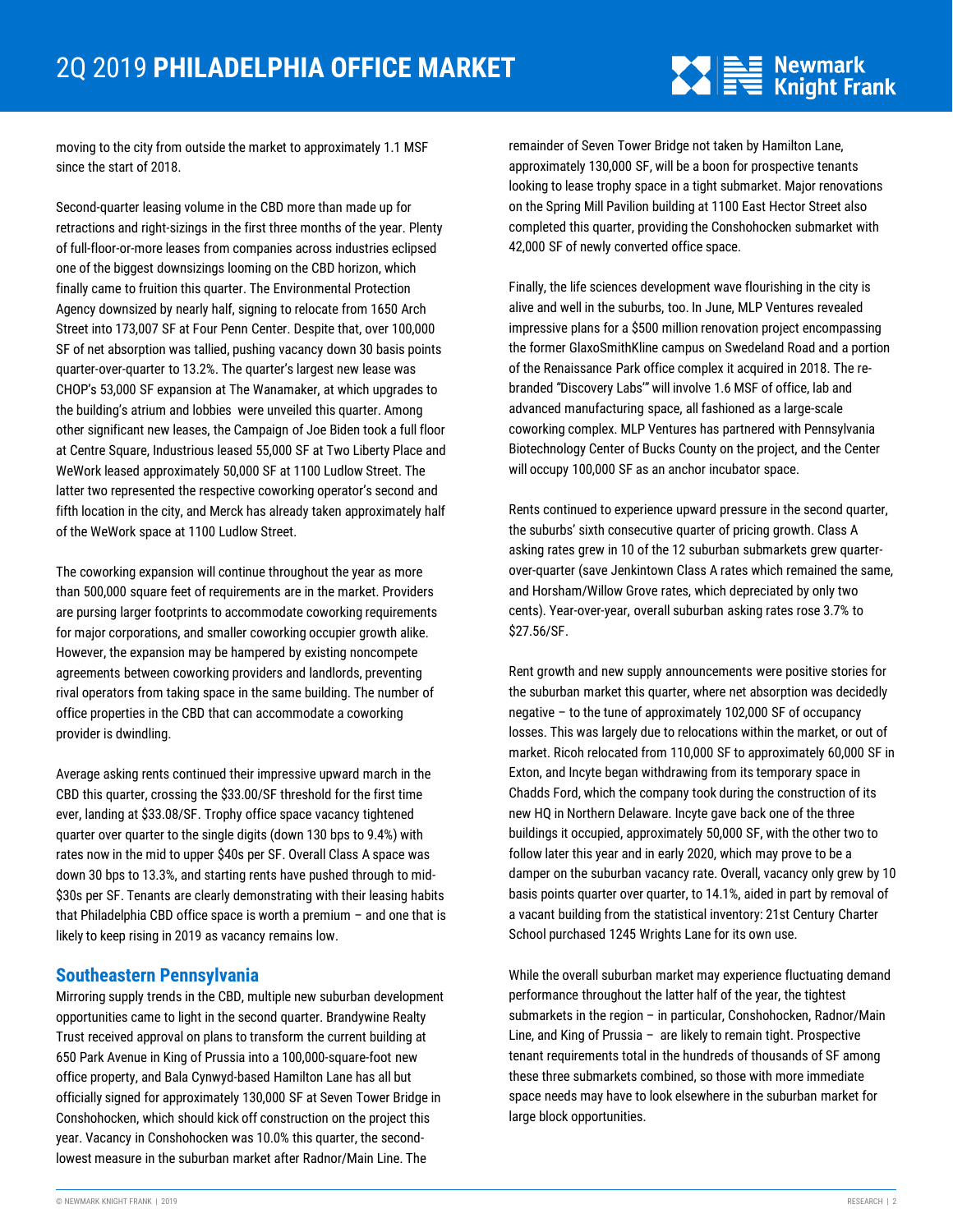

| <b>Philadelphia CBD Lease/User Transactions</b> |                         |                        |                         |                    |  |  |
|-------------------------------------------------|-------------------------|------------------------|-------------------------|--------------------|--|--|
| <b>Tenant</b>                                   | <b>Building</b>         | <b>Submarket</b>       | <b>Type</b>             | <b>Square Feet</b> |  |  |
| <b>EPA</b>                                      | <b>Four Penn Center</b> | <b>West Market</b>     | <b>Direct</b>           | 173,007            |  |  |
| <b>lovance Biotherapeutics</b>                  | 300 Rouse Blvd          | Navy Yard              | <b>Direct</b>           | 136,000            |  |  |
| Children's Hospital of Philadelphia             | 100 Penn Square East    | <b>East Market</b>     | <b>Direct</b>           | 53,717             |  |  |
| WeWork                                          | 1100 Ludlow St          | <b>East Market</b>     | <b>Direct</b>           | 50,514             |  |  |
| Holland & Knight                                | 2929 Arch St            | <b>University City</b> | Extension/<br>Expansion | 41,000             |  |  |

## **Southeastern Pennsylvania Lease/User Transactions**

| <b>Tenant</b>            | <b>Building</b>                | <b>Submarket</b>              | <b>Type</b>   | <b>Square Feet</b> |
|--------------------------|--------------------------------|-------------------------------|---------------|--------------------|
| <b>Hamilton Lane</b>     | 171 Washington St              | Conshohocken                  | Direct        | 127,500            |
| Genesis Engineering      | One Sentry Park                | Blue Bell/Plymouth<br>Meeting | <b>Direct</b> | 30,000             |
| PetroChoice              | 640 Freedom Business Center Dr | King of Prussia               | <b>Direct</b> | 23,358             |
| <b>Surgent McCoy CPE</b> | 201 King of Prussia Rd         | Radnor/Main Line              | <b>Direct</b> | 11,560             |

| <b>Greater Philadelphia Sales Transactions</b> |                            |                    |                 |                    |  |
|------------------------------------------------|----------------------------|--------------------|-----------------|--------------------|--|
| <b>Building</b>                                | <b>Submarket</b>           | <b>Sales Price</b> | <b>Price/SF</b> | <b>Square Feet</b> |  |
| Glenhardie Office Park                         | King of Prussia            | \$30,720,000       | \$120           | 256,000            |  |
| Valley Square Office Portfolio                 | Blue Bell/Plymouth Meeting | \$19,750,000       | \$67            | 293,870            |  |
| 500 Virginia Drive                             | Fort Washington            | \$8,100,000        | \$22            | 375,500            |  |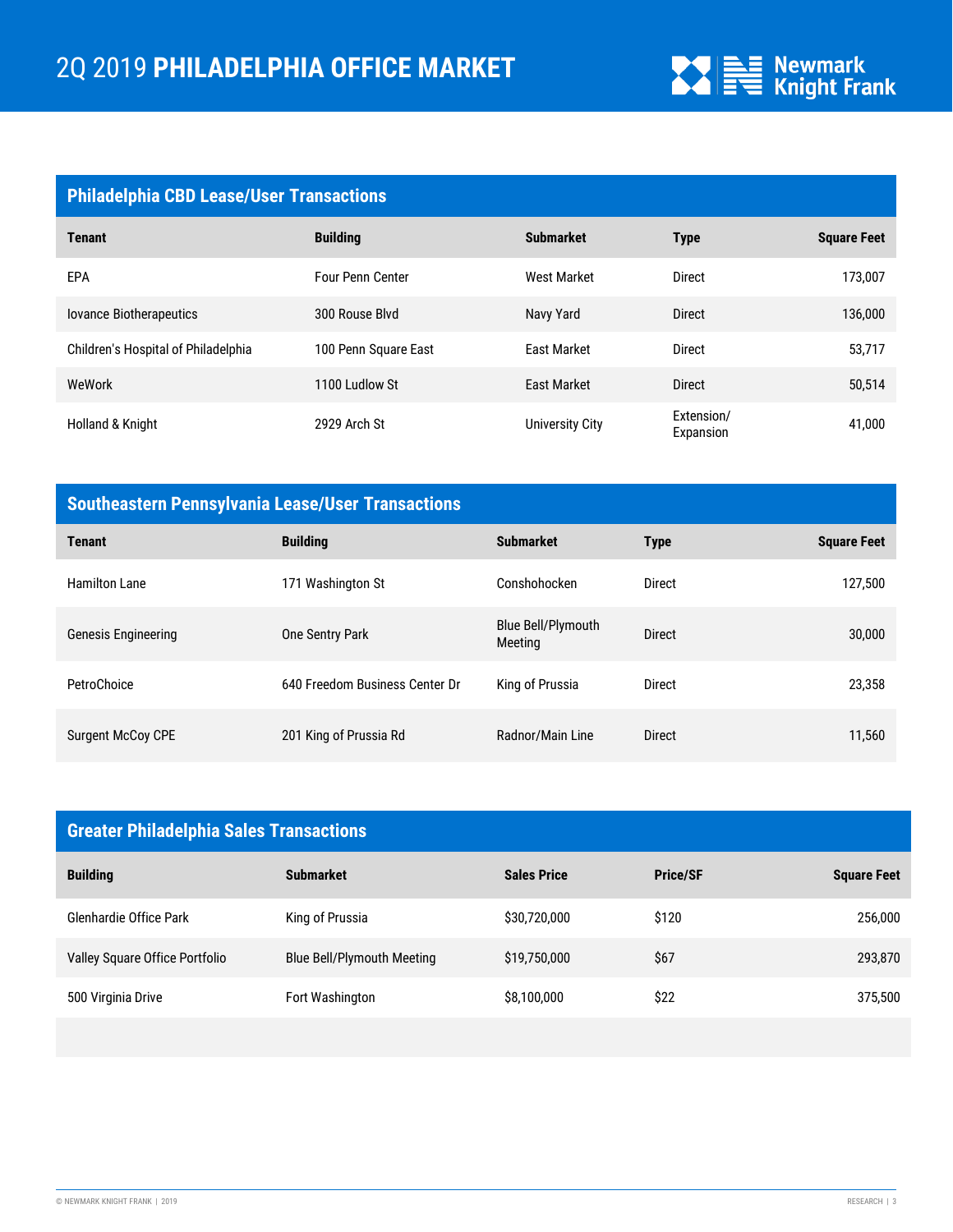

## **SUBMARKET STATISTICS**

|                               | <b>Total</b><br><b>Inventory</b><br>(SF) | <b>Under</b><br><b>Construction</b><br>(SF) | <b>Total</b><br><b>Vacancy</b><br>Rate | Qtr<br><b>Absorption</b><br>(SF) | <b>YTD</b><br><b>Absorption</b><br>(SF) | <b>Class A</b><br><b>Asking</b><br>Rent<br>(Price/SF) | <b>Class B</b><br><b>Asking</b><br>Rent<br>(Price/SF) | <b>Total</b><br><b>Asking</b><br>Rent<br>(Price/SF) |
|-------------------------------|------------------------------------------|---------------------------------------------|----------------------------------------|----------------------------------|-----------------------------------------|-------------------------------------------------------|-------------------------------------------------------|-----------------------------------------------------|
| <b>East Market</b>            | 6,331,084                                | $\blacksquare$                              | 11.7%                                  | 140.081                          | 32,811                                  | \$33.38                                               | \$27.91                                               | \$30.23                                             |
| Independence Square           | 5,380,384                                | $\overline{\phantom{a}}$                    | 13.9%                                  | $-45,260$                        | $-43,238$                               | \$30.65                                               | \$30.94                                               | \$30.57                                             |
| <b>University City</b>        | 4,534,880                                | $\overline{a}$                              | 9.5%                                   | 50,948                           | 66,555                                  | \$41.12                                               | \$43.95                                               | \$41.05                                             |
| Walnut/South Broad            | 3,977,064                                | $\overline{\phantom{a}}$                    | 16.1%                                  | 30,123                           | 117,780                                 | \$35.75                                               | \$30.37                                               | \$29.77                                             |
| <b>West Market</b>            | 25,557,953                               | $\overline{\phantom{a}}$                    | 13.7%                                  | $-68,663$                        | $-130,907$                              | \$35.52                                               | \$28.89                                               | \$33.89                                             |
| <b>CBD Total</b>              | 45,781,365                               | $\blacksquare$                              | 13.2%                                  | 107,229                          | 43,001                                  | \$35.56                                               | \$30.06                                               | \$33.08                                             |
| Bala Cynwyd                   | 2,971,802                                | $\overline{\phantom{a}}$                    | 10.4%                                  | $-11,596$                        | $-25,560$                               | \$35.99                                               | \$33.75                                               | \$34.29                                             |
| Blue Bell/Plymouth<br>Meeting | 8,148,267                                | $\overline{\phantom{a}}$                    | 17.7%                                  | $-4,264$                         | 29,441                                  | \$29.54                                               | \$24.51                                               | \$26.72                                             |
| <b>Bucks County</b>           | 8,235,005                                | $\frac{1}{2}$                               | 19.8%                                  | $-75,698$                        | $-96,771$                               | \$28.72                                               | \$22.79                                               | \$24.25                                             |
| Central/S Delaware<br>County  | 4,926,227                                | 378,000                                     | 12.9%                                  | $-15,920$                        | 20,206                                  | \$28.99                                               | \$24.98                                               | \$26.77                                             |
| Conshohocken                  | 3,221,518                                | 400,000                                     | 10.0%                                  | $-19,983$                        | $-14,733$                               | \$39.39                                               | \$34.12                                               | \$37.26                                             |
| Exton/Malvern                 | 8,292,524                                | $\overline{\phantom{a}}$                    | 11.1%                                  | $-39,599$                        | 8,144                                   | \$28.09                                               | \$26.42                                               | \$27.13                                             |
| Fort Washington               | 3,548,964                                | $\frac{1}{2}$                               | 14.5%                                  | 29,132                           | $-51,381$                               | \$27.97                                               | \$23.85                                               | \$25.98                                             |
| Horsham/Willow Grove          | 4,469,314                                | $\overline{\phantom{a}}$                    | 18.1%                                  | 37,146                           | $-13,655$                               | \$27.96                                               | \$24.97                                               | \$25.05                                             |
| Jenkintown                    | 1,081,401                                |                                             | 19.0%                                  | $-18,283$                        | $-26,966$                               | \$25.04                                               | \$22.33                                               | \$23.70                                             |
| King of Prussia               | 13,346,984                               |                                             | 12.2%                                  | 90,576                           | 282,452                                 | \$32.35                                               | \$26.96                                               | \$28.65                                             |
| Radnor/Main Line              | 2,635,337                                |                                             | $6.8\,\%$                              | 71,133                           | 84,118                                  | \$40.94                                               | \$29.75                                               | \$40.17                                             |
| Southern 202 Corridor         | 2,466,915                                |                                             | 14.6%                                  | $-144,515$                       | $-204,847$                              | \$29.38                                               | \$24.38                                               | \$26.48                                             |
| <b>Suburban Total</b>         | 63,344,258                               | 778,000                                     | 14.1%                                  | $-101,871$                       | $-9,552$                                | \$30.54                                               | \$25.71                                               | \$27.39                                             |
| <b>Market Totals</b>          | 109,125,623                              | 778,000                                     | 13.8%                                  | 5,358                            | 33,449                                  | \$32.80                                               | \$26.78                                               | \$29.43                                             |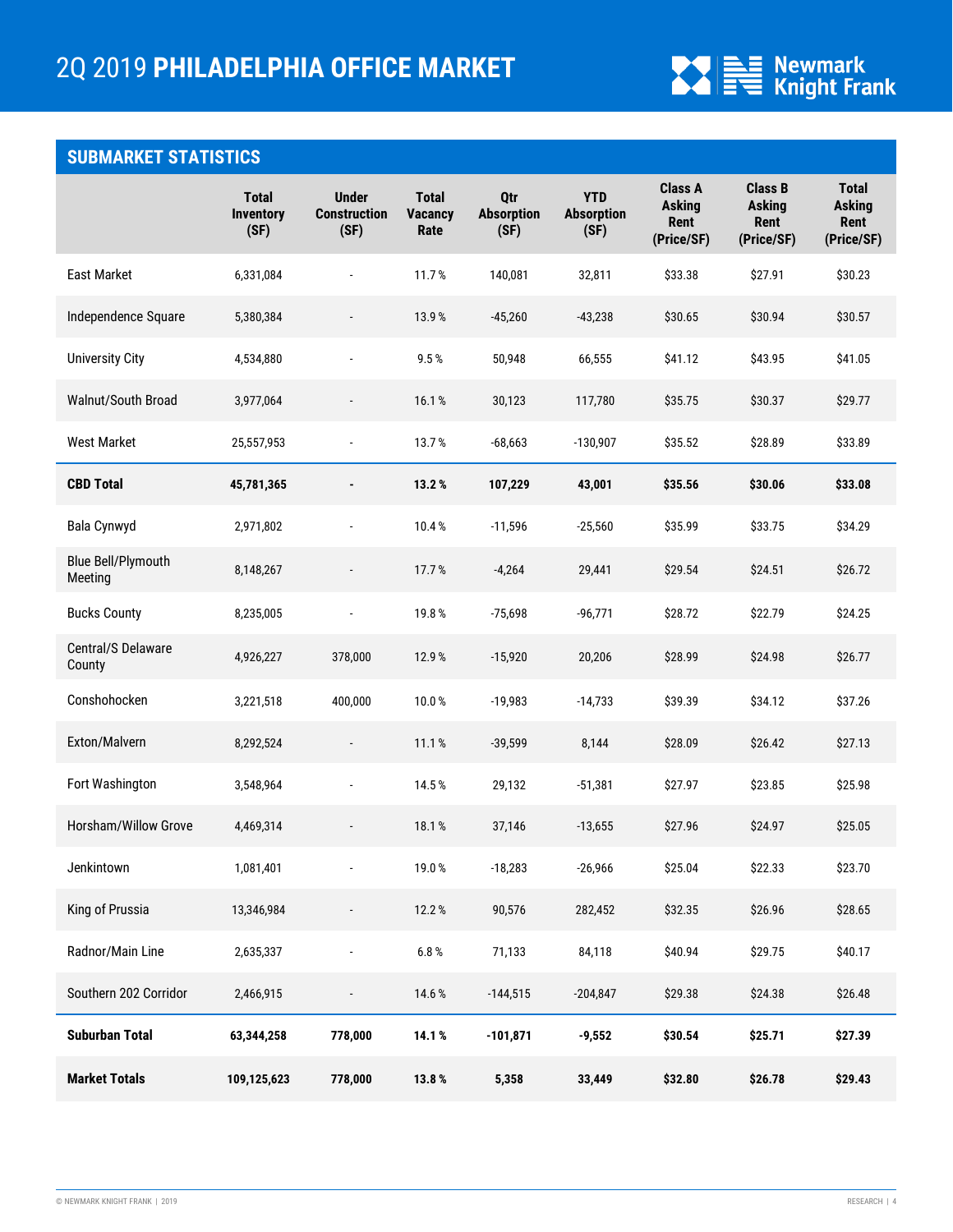

#### **ECONOMIC OVERVIEW**

The Philadelphia metro division was in fine economic form in the second quarter of 2019. Unemployment was at 3.8% in April 2019, and 17,900 more jobs were added to the region year-over-year. Among the supersectors of employment, construction saw the biggest growth in the past 12 months, commensurate with the boom in development discussed previously in this report. The local life sciences industry, responsible for the majority of this quarter's development announcements, is also booming in numerous measurable ways.

Since 2017, the Philadelphia metro has seen a significant uptick in venture capital funding within the life sciences sector. According to PWC, life sciences VC funding grew to \$277 million in the first quarter of 2019, a 72% increase year-over-year. Consequently, life sciences employment has also grown; according to the U.S. BLS, in the city of Philadelphia, life sciences R&D employment was up 15% from 2017 to 2018, and will show growth in 2019 as well.

#### **UNEMPLOYMENT RATE**





#### **LIFE SCIENCES VENTURE CAPITAL FUNDING**

**Philadelphia Metro**



Source: PWC MoneyTree, NKF Research

#### **EMPLOYMENT BY INDUSTRY**

#### **Philadelphia Metropolitan Division, 2018 Annual Average**



#### **PAYROLL EMPLOYMENT**

#### **Total Nonfarm, Not Seasonally Adjusted, 12-Month % Change**



Source: U.S. Bureau of Labor Statistics

#### **EMPLOYMENT GROWTH BY INDUSTRY**

**Philadelphia Metropolitan Division, May 2019, 12-Month % Change, Not Seasonally Adj.**



Source: U.S. Bureau of Labor Statistics